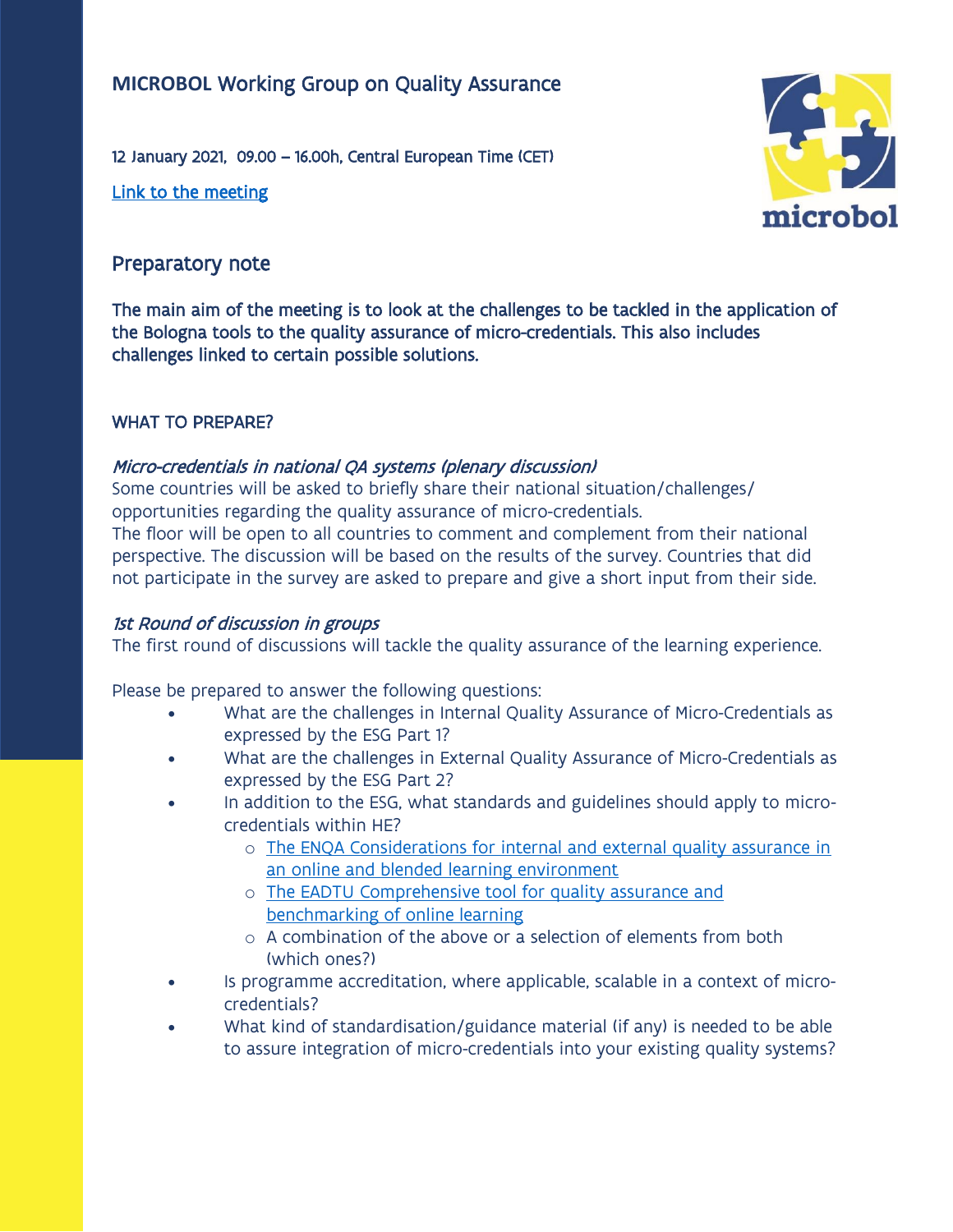#### 2<sup>nd</sup> Round of discussion in groups

The second round of discussions will tackle the quality assurance of the certificate/credential.

Please be prepared to answer the following questions:

- Should the recognition-level of a programme be an element of quality assurance? (e.g. should a QA system care that a MOOC awards a certificate with no official standing within a university)?
- Should short learning certificates/credentials in future include all elements listed in the emerging European Standards for micro-credentials? Which elements would you delete, add or alter? See the Annex to this preparatory note.
- Would a model certificate be helpful? Short explanations for each element? Examples of how other institutions deal with each of the elements in practice?
- Should micro-credentials be digital by default?
- Should we require, as part of QA for institutions, the creation of ways to track how widely credentials are accepted and by whom?

#### WHERE WERE WE?

#### Reporting of the QA Working Group – 1st of September 2020

The discussion started with a focus and discussion on the definition of micro-credential that has been developed within the project and inserted in the draft publication "Microcredentials linked to the Bologna Key Commitments". That is "A micro-credential is a small volume of learning certified by a credential. In the EHEA context, it can be offered by higher education institutions or recognised by them using recognition procedures in line with the Lisbon Recognition Convention or recognition of prior learning, where applicable. A micro-credential is designed to provide the learner with specific knowledge, skills or competences that respond to societal, personal, cultural or labour market needs. Microcredentials have explicitly defined learning outcomes at a QF-EHEA/NQF level, an indication of associated workload in ECTS credits, assessment methods and criteria, and are subject to quality assurance in line with the ESG".

After the definition the discussion focused on the following three questions:

- 1. What would give you confidence in a MC?
- 2. What should be the role of external QA?
- 3. What are the reasons why you would not recognize a MC?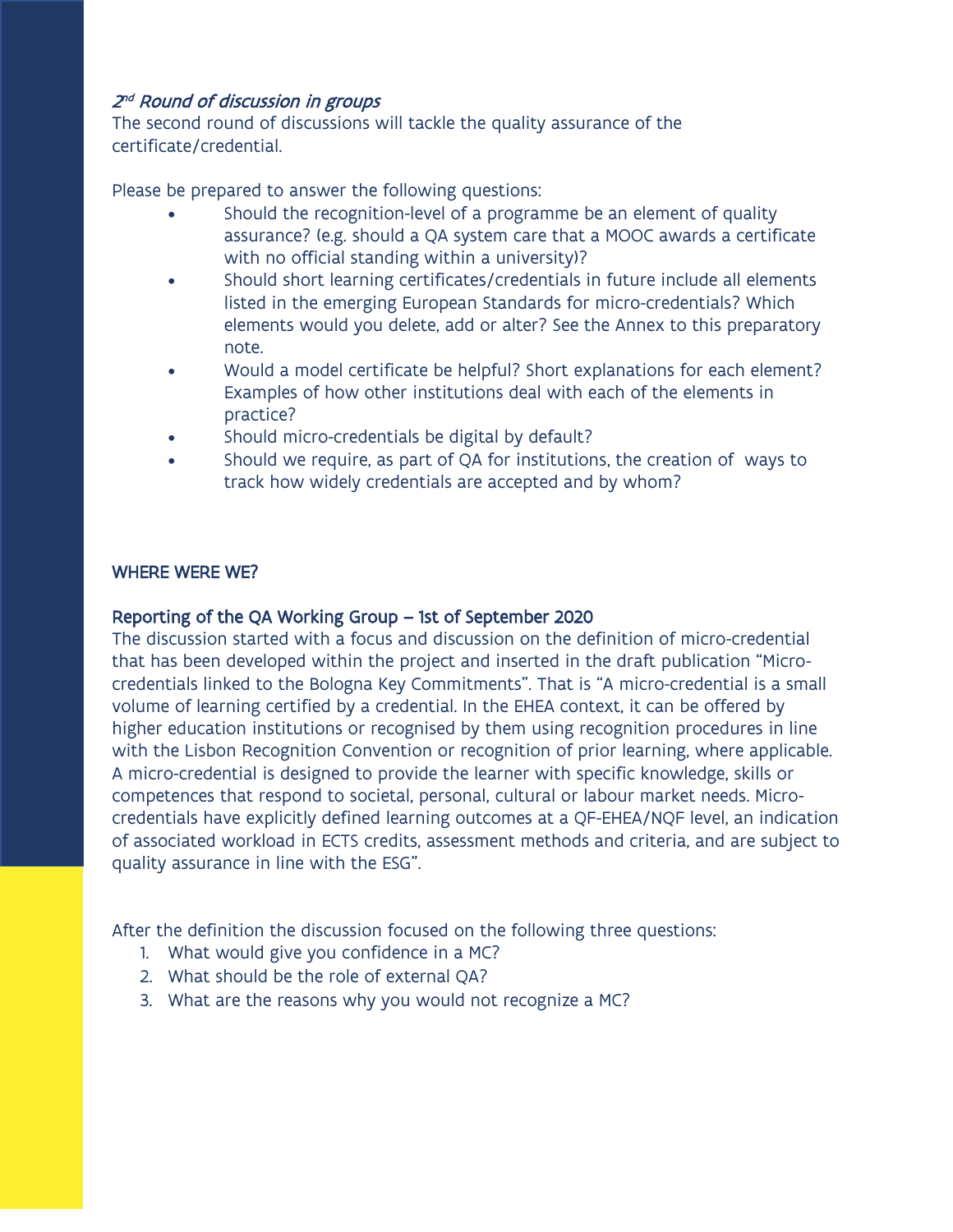The discussion that was generated from the polls and the questions touched a lot of topics all linked to the theme of quality assurance:

- Quality assurance deals with establishing trust, by providing the infrastructure to recognise a quality micro-credential. For micro-credentials issued/offered by HEIs, a well-known QA system, based on the ESG, is in place. For other providers this infrastructure is often based on the reputation of the issuer, although how the reputation of quality is established and who decides on this reputation is not always clear.
- A register of trusted issuers, including non HEI-providers, might be useful and addresses the issue of trust in different providers. For HEI providers, DEQAR provides a basis of such a reference at the European level and is based on the ESG. For non-HEI providers further discussion is required. The important point is to have transparency on the processes and criteria used, as this adds to the value and usability of a credential.
- The overall quality of a credential cannot be detached from its recognition and portability. It is therefore not ideal to stake the quality of a micro-credential only on the statement of quality, without the correct processes to verify it.
- The key concerns on micro-credentials offered by HEIs is considered to be related to recognition. Other important challenges included cost and (lack of) quality assurance or accreditation.
- The key concerns for micro-credentials offered by other providers include the possibly limited use of the credential, the (lack of) possibilities to integrate the credential into a study programme, and the fact that the provider is not a HEI, which may all make the credential less trustworthy and usable.
- Trust in micro-credentials may be increased if the micro-credential is associated with or offered by an accredited HEI, and/or recognised by an appropriate body as valuable and trustworthy. The reputation of the institution contributes to the perception of quality associated with a credential. The awarded certificates need to be visible in and relevant to the labour market.
- As to the role of external quality assurance in this context, the key point made was that for a micro-credential to be of comparable value to a similar 'traditional' qualification, the QA requirements/criteria should also be the same. The procedure itself can be different to accommodate the different nature of the different providers, and the future framework should allow for this diversity and be applicable to all providers. Quality assurance and accreditation have an important role to plan in increasing trust and facilitating recognition.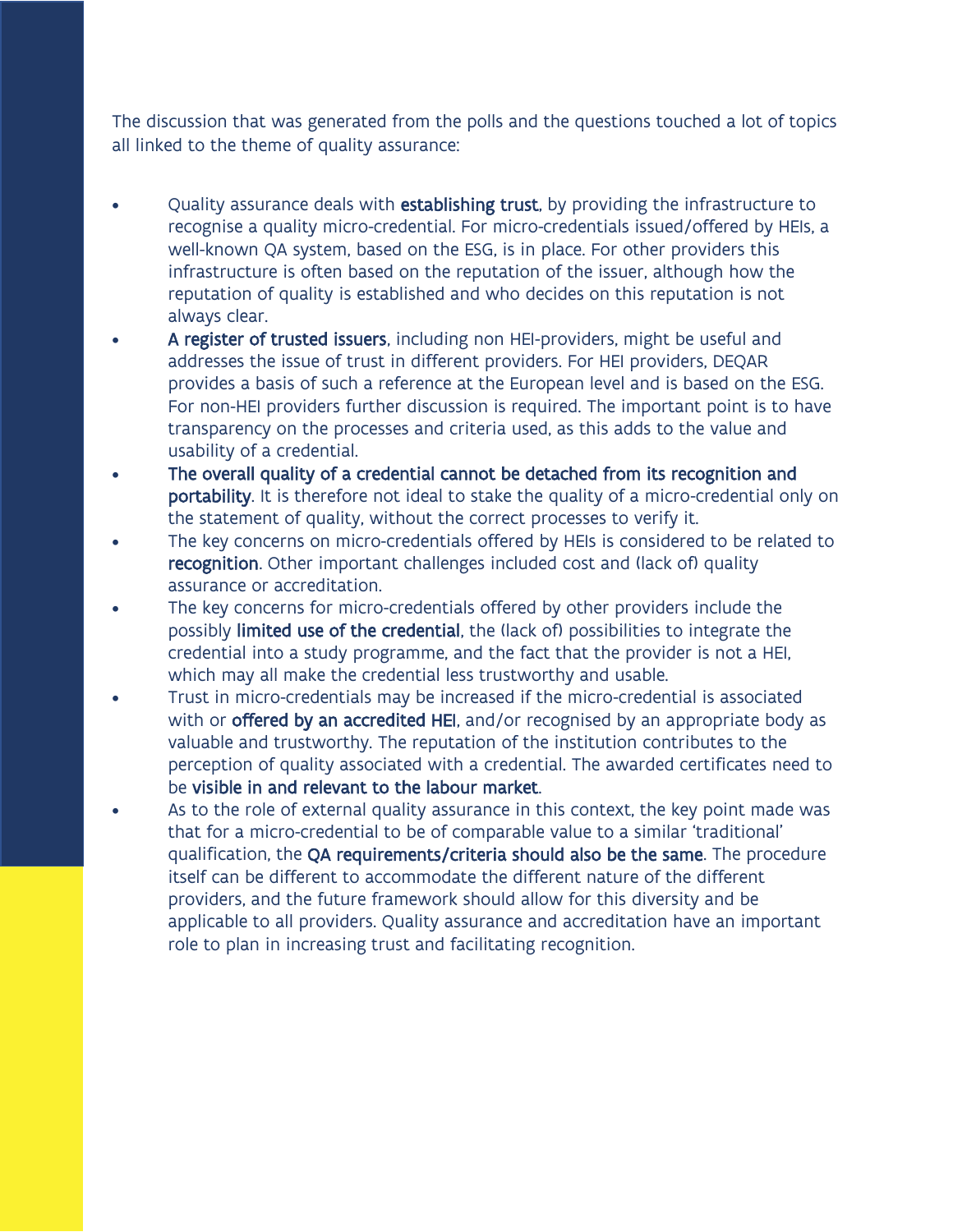The following questions and challenges were specifically indicated as important for the future work of the working group:

- Determining objective criteria for the framework applicable to all providers of micro-credentials. The quality of a credential should not only be based on the reputation of the provider but should be objectively measurable and transparent.
- Consider how the tools that have been developed for degrees from recognised HEI's also apply to smaller qualifications such as micro-credentials.
- Address issues of trust. It is challenging to connect other providers with national educational legislation. This means that the trust in the quality of micro-credentials falls on the shoulders of local HEIs that are already recognised.

#### REFERENCE DOCUMENTS

European Commission, Final Report "[A European approach to Micro-credentials. Output of](https://ec.europa.eu/education/sites/default/files/document-library-docs/european-approach-micro-credentials-higher-education-consultation-group-output-final-report.pdf)  the micro-credentials [Higher Education consultation group](https://ec.europa.eu/education/sites/default/files/document-library-docs/european-approach-micro-credentials-higher-education-consultation-group-output-final-report.pdf)", December 2020.

MICROBOL Desk Research Report "[Micro-credentials linked to the Bologna Key](https://microcredentials.eu/wp-content/uploads/sites/20/2020/09/MICROBOL-Desk-Research-Report.pdf)  [Commitments](https://microcredentials.eu/wp-content/uploads/sites/20/2020/09/MICROBOL-Desk-Research-Report.pdf)", 14th September 2020.

MICROBOL [Report Kick-off conference,](https://microcredentials.eu/wp-content/uploads/sites/20/2020/10/Microbol-kick-off-report_Final-with-annexes.pdf) 31<sup>st</sup> August – 1<sup>st</sup> September 2020

MICROBOL Draft of the survey results